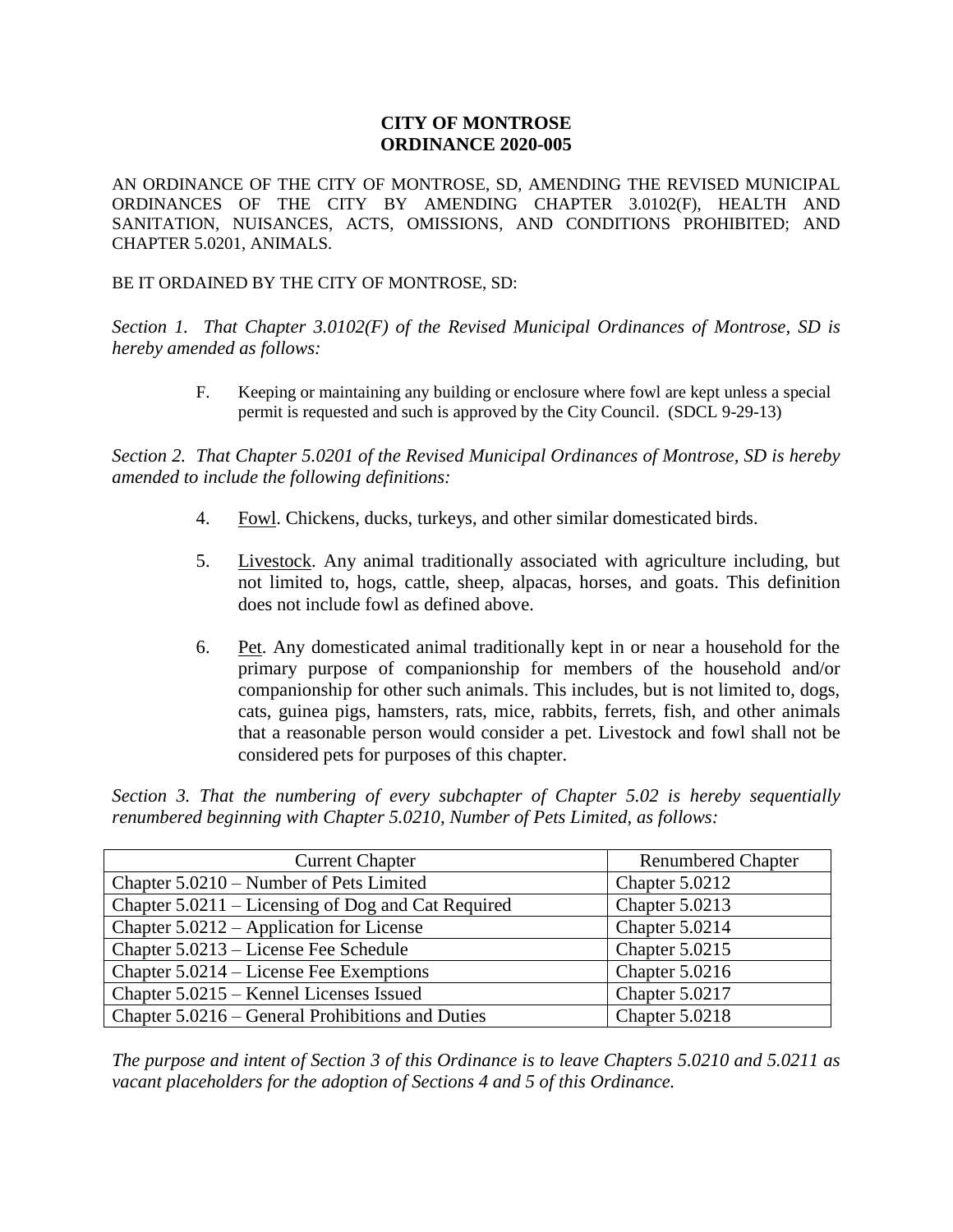*Section 4. That Chapter 5.0210 of the Revised Municipal Ordinances of Montrose, SD is hereby amended to read as follows:*

5.0210 Wild Animals and Livestock Prohibited. It shall be unlawful for any person to keep, maintain, or have in their possession or under their control any wild animal or livestock within the City of Montrose. Animal shelters, veterinarian offices, and persons temporarily transporting such animals through the City are exempt from the provisions of this chapter.

*Section 5. That Chapter 5.0211 of the Revised Municipal Ordinances of Montrose, SD is hereby amended to read as follows:*

## 5.211 Keeping of Fowl Limited.

- A. Chickens and ducks may be kept within the City subject to the following requirements:
	- 1. A maximum of six (6) such animals may be kept on a lot within the City. This is a cumulative maximum. The total number of chicken and/or ducks shall not exceed six (6).
	- 2. Every owner or keeper of fowl shall obtain an annual license from the City Council. A license shall only be issued if the applicant demonstrates that the area the animals are to be kept is appropriate for such purpose and the possession of the fowl will not annoy the comfort, health, safety, or repose of neighboring properties. The City Council may deny any such request when it determines that the allowance of such a permit is not in the best interests of the City. License fee shall be set by resolution of the City Council.

Note: Nothing in this section shall be interpreted as waiving or removing the requirement that an applicant obtain a special permit from the City Council that allows for the keeping and maintaining of a building or enclosure where the fowl are kept. See 3.0102(F).

- 3. Roosters are prohibited.
- B. All other fowl:
	- 1. Turkeys and geese are prohibited.
	- 2. Other breeds of smaller fowl may be considered upon application for an annual license. A license shall only be issued if the applicant demonstrates that the breed to be kept is similar in size and nature to a chicken or duck and that area the animals are to be kept is appropriate for such purpose and the possession of the fowl will not annoy the comfort, health, safety, or